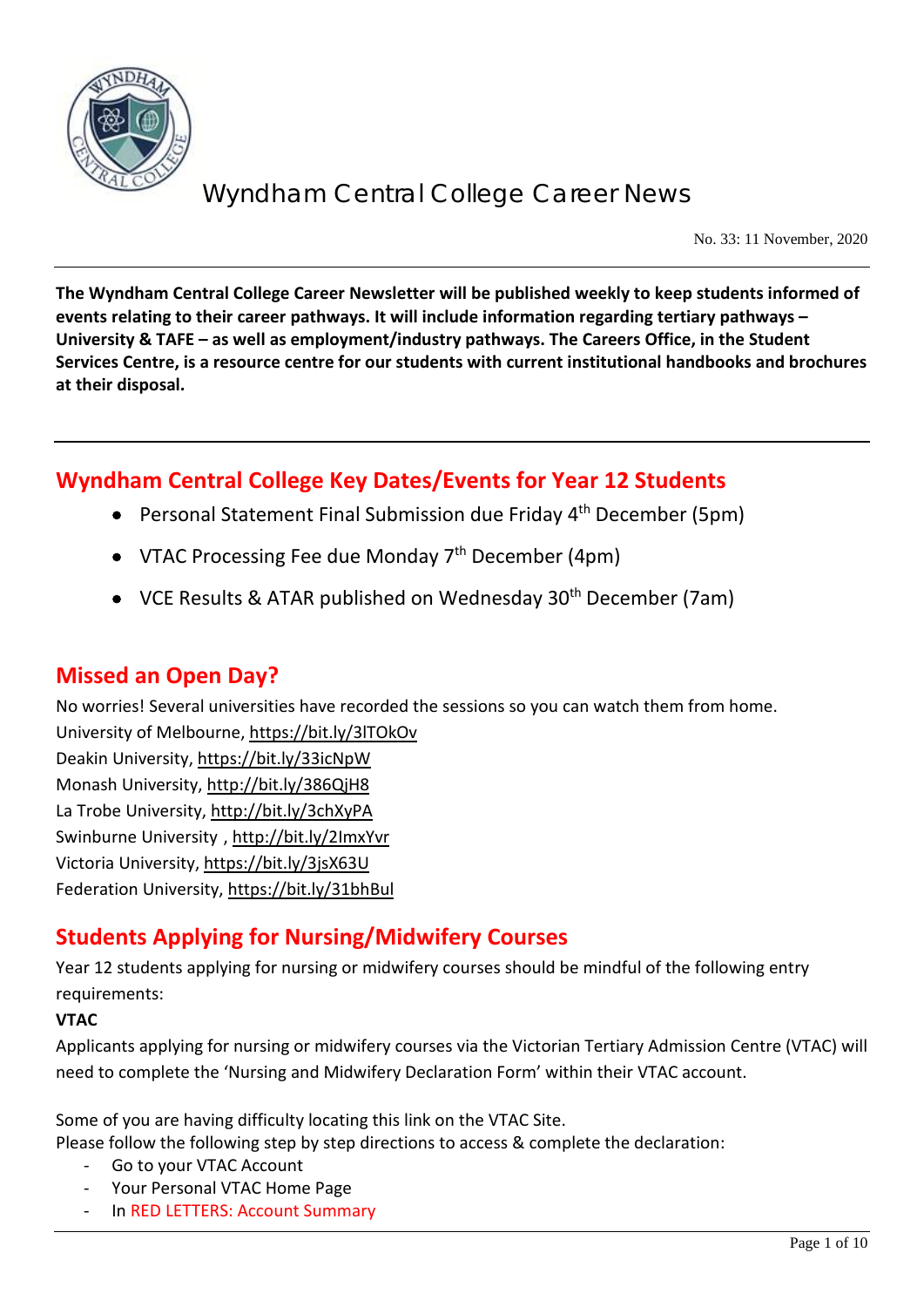

No. 33: 11 November, 2020

- There will be 6 boxes
- Go to the second  $(2^{nd})$  box across
- 'Making an Application'
- Last Tab: "Nursing & Midwifery Declaration Form"
- Complete Declaration
- Save & Submit

Is there anything else you need to do re the Nursing Course & the declaration? VTAC have also advised to check with each institution you have applied to!!

#### **UAC**

Applicants applying for nursing or midwifery courses via the Universities Admissions Centre (UAC) will need to complete an 'English Proficiency Declaration' within their UAC account.

## **University and TAFE Applicants**

Have you applied for university or TAFE courses through a Tertiary Admission Centre?

## **Additional Application Requirements**

To ensure you don't miss submitting compulsory documents, forms, or folios etc., or booking an interview or additional tests such as CASPer, check the course entry requirements on the institute's website or on the Tertiary Admission Centre website.

#### **Scholarships**

If you are planning to study in 2021, you should explore the scholarships available at each institute you have applied for. Simply Google the name of the institute plus the word scholarships.

External scholarships can be searched for via the Good Universities Guide website and via Internet searches,<https://bit.ly/3bIJm0y>

## **Applications**

If you missed the timely application dates for state-based Tertiary Admission Centres, you can still apply for university and TAFE courses, you will just have to pay a higher application fee.

#### **Application Fees**

Remember to pay the Tertiary Admission Centre application fees by the closing dates. For example – Victorian Tertiary Admissions Centre is the 7<sup>th</sup> of December for timely applications.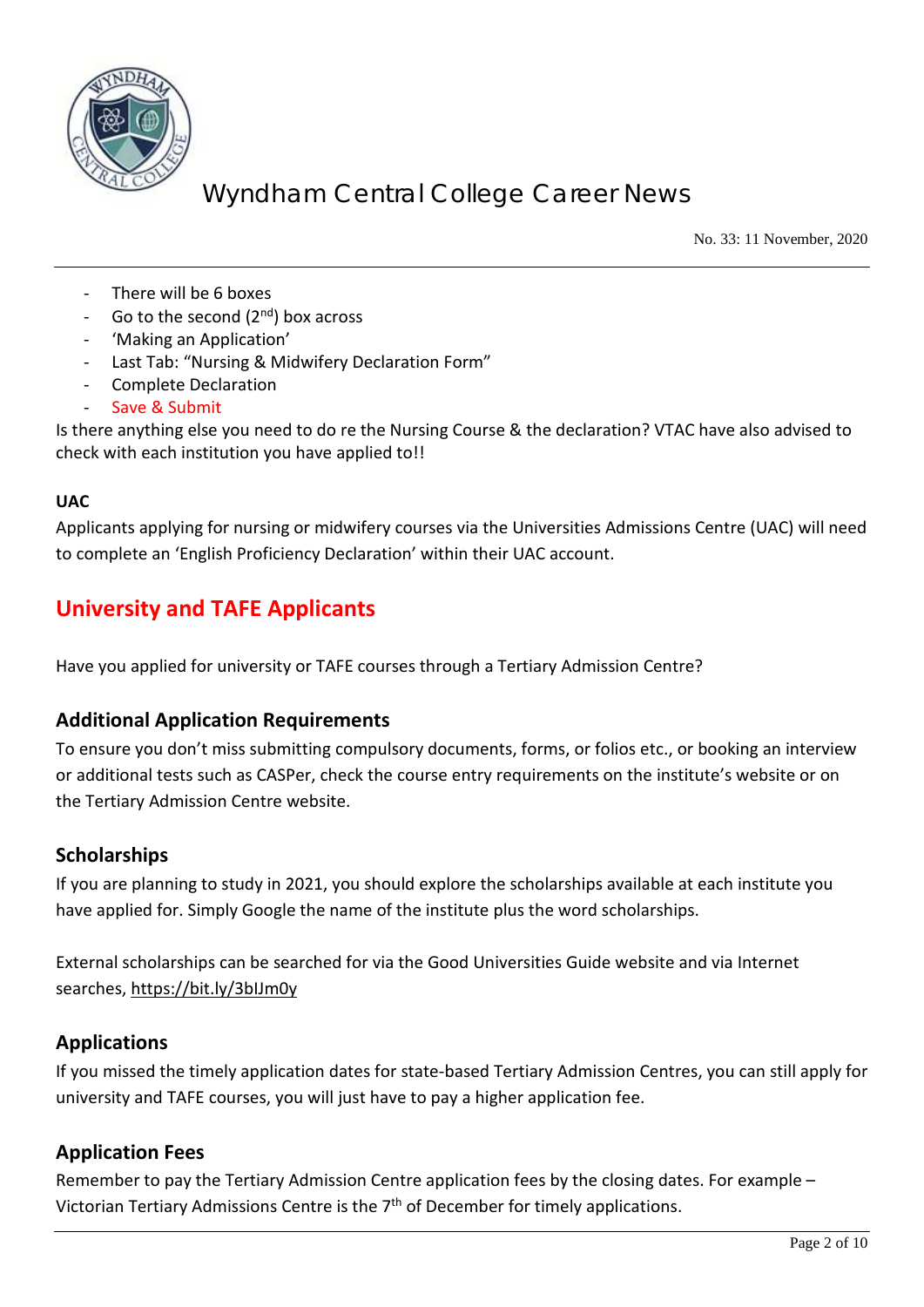

No. 33: 11 November, 2020

## **Change of Preference**

## **Year 12 Students**

Change of Preference (CoP) gives you the chance to add, delete and reorder your university and/or TAFE preferences.

If you receive an offer, you will be offered the course highest on your preference list you are eligible for (you have met the ATAR and selection criteria requirements).

It is also the last chance you have to make sure your preference list reflects what you would like to study in the future.

Good Universities Guide is running online Change of Preference Expos in each state to assist students through this process.

The Expos will be online, enabling students to connect directly with university and TAFE staff, regardless of whether you are celebrating your results at the beach, relaxing in between movies or sorting out your Christmas shopping.

For information on dates and how to register, visit: <https://events.gooduniversitiesguide.com.au/>

## **Year 12 Results and December Change of Preference Information**

Mrs. Karlovic, the Pathways & Transitions Leader, will be available to students on Wednesday  $30<sup>th</sup>$ December in the Careers Centre from 10am to 2pm, COVID permitting, for assistance/counselling during results and change of preference time. In the event of a COVID issue, counselling will take place via Microsoft teams.

Each student is entitled to an appointment to assist with decision making regarding pathways, VTAC preference changes etc. Appointments can be made prior to Wednesday 30<sup>th</sup> December as well as on the Wednesday morning via Microsoft teams or an email to Mrs Karlovic. Parents are also welcome to attend and/or make bookings.

Every student is encouraged to take the time to have a meeting with Mrs Karlovic during this crucial time.

## **Important Dates:**

VCE results and ATAR scores will be available online from Wednesday 30th December 2020 at 7am. VCE results and ATAR scores (the paper documents) should be in the mail within 10 business days. January offer round: Offers released Thursday 14<sup>th</sup> January 2020 (VTAC Account 2pm).

## **Morning Tea:**

All Year 12 students are invited to a COVID SAFE morning tea in the Careers Centre on Wednesday 30th December from 10am till 12:30 pm.

This will assist students to wind down after the rigours of Year 12, to discuss their results, change preferences and pathway options and make an appointment to see Mrs. Karlovic.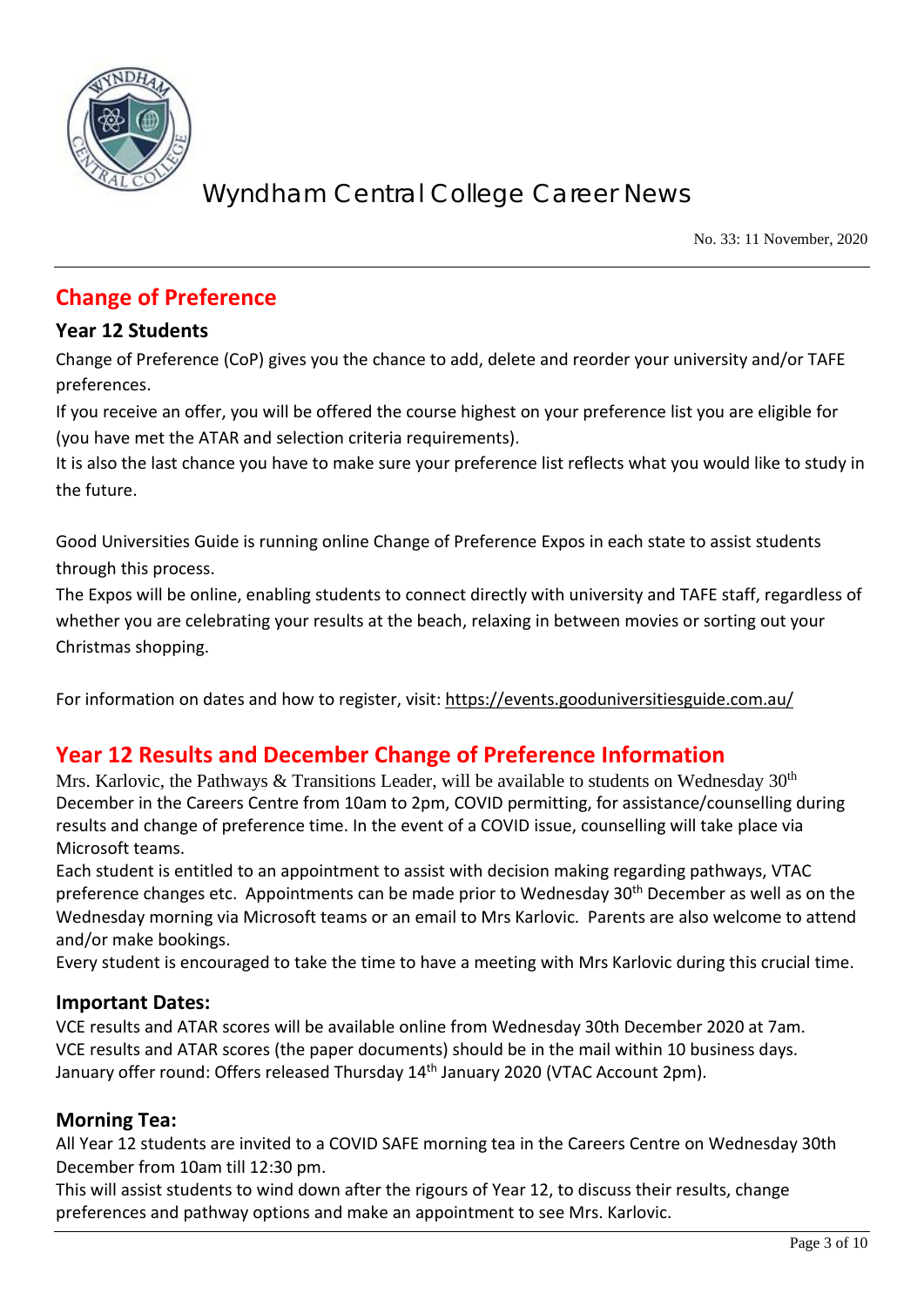

No. 33: 11 November, 2020

Please note the following:

• Refer to the VTAC Year 12 Guide 2020, online VTAC Website, for further information regarding accessing of results.

Please use the services provided by the College and we wish our Year 12 Students all the best with their exams.

## **The A-Z of VET**

## **Celebrating Alternative Pathways into STEM**

University not for you? Securing a bachelor's degree is not the only way to kickstart a career in STEM. Careers With STEM have written an article celebrating alternative pathways into next-gen careers (think: certificates, diplomas and internships) and equipping you with the knowledge needed to look out of the box when sussing out study options.

Visit:<https://careerswithstem.com.au/the-a-z-of-vet/>

## **Career Websites**

#### **My Health Career**

My Health Career is a fantastic website that has career resources such as information sheets and videos about careers in several health fields.

Visit: [www.myhealthcareer.com.au](http://www.myhealthcareer.com.au/)

## **Student Edge**

This website features competitions, information on how to secure a job, occupation profiles, and advice on how to narrow down career interests based on study areas. Visit:<https://studentedge.org/>

## **Skillsroad**

Students can explore courses, occupations, and industries. They can also undertake a mini career quiz and research occupations based on their favourite subjects, Visit: [www.skillsroad.com.au](http://www.skillsroad.com.au/)

## **Good Careers Guide**

Students can search over 400 different occupations narrowed down by the field or type of work they would like to do in the future (e.g., helping / advising, creative / artistic). They can also research 'career ladders' and take an aptitude test to assist in narrowing down career ideas.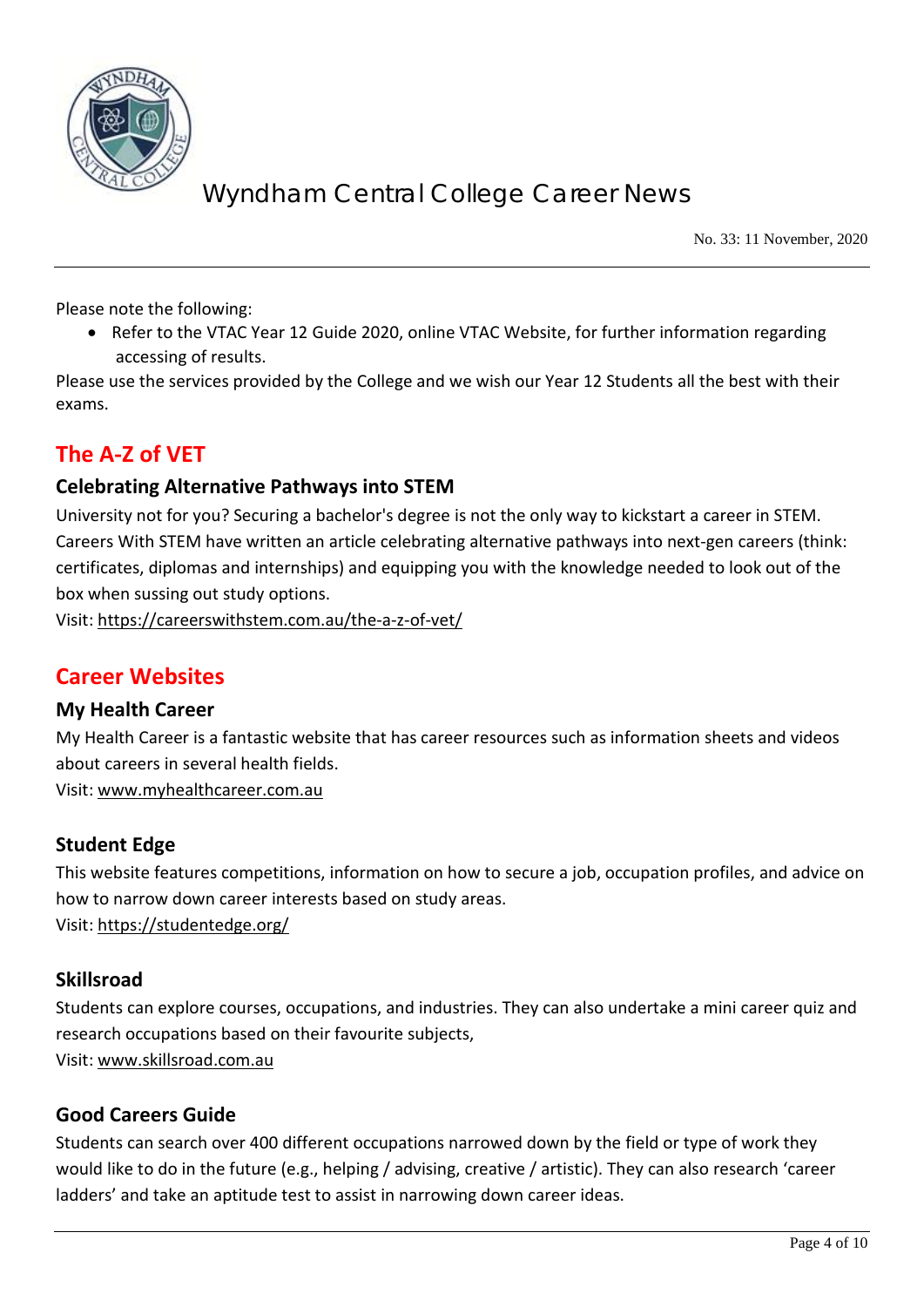

No. 33: 11 November, 2020

Visit: [www.goodcareersguide.com.au/](http://www.goodcareersguide.com.au/)

## **Interesting Articles from 'The Footnotes'**

### **Business and Economics**

- Q&A: from Google to Tik Tok to venture capital in London
- From earning \$48,500 in consulting to \$82,000 in talent management
- I did a business degree, but don't know what I can actually DO
- How to get a graduate job at a bank
- Working at Deloitte what it's like and how to get in
- Finance and accounting degrees are different here's how

Visit:<https://thefootnotes.com.au/careers/business-economics/>

## **Medical Science**

- Careers in pharmaceutical biotech
- Q&A with a blood researcher. What he does and how to get in.
- What is studying medicine really like? QnA with a medicine student from UNSW
- How to become a doctor (step by step)
- Roundtable discussion the true value of medical science
- Dinner with Charlie Teo life as a brain surgeon

Visit:<https://thefootnotes.com.au/careers/medicine/>

## **Free Online Career Planning and Job Seeker Program**

The team at My Career Match have developed a free program for high school students that is broken into five key categories:

- **EXEC** Career planning
- Promoting yourself
- Getting a job
- Personal development
- **Nellness**

Students can choose which categories and lessons they would like to work through.

Visit: [www.blastoff.mycareermatch.com.au](http://www.blastoff.mycareermatch.com.au/)

## **Would You Like to Work with Computers?**

Monash University offers courses in computer science, information technology and software engineering.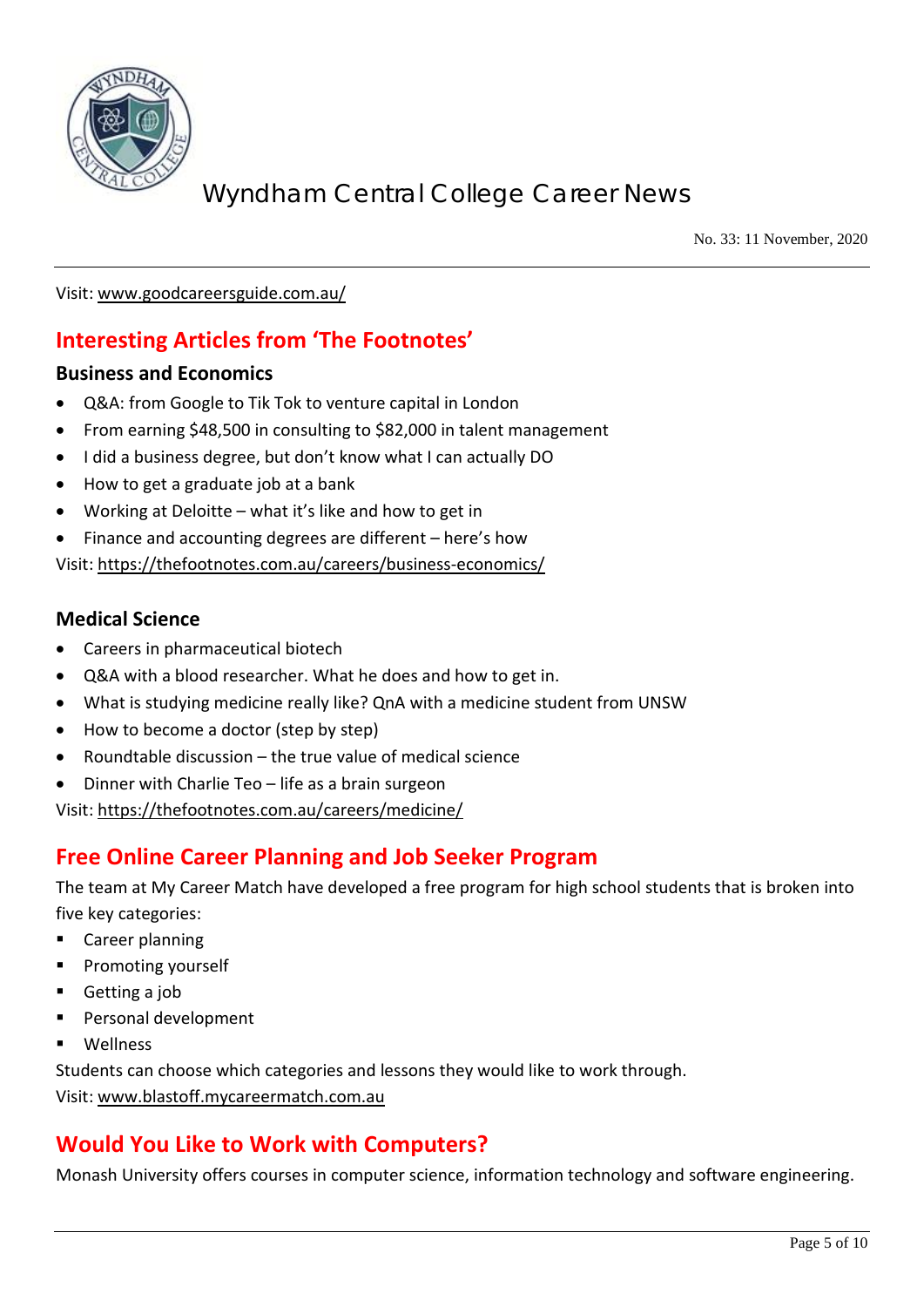

No. 33: 11 November, 2020

Monash has produced a video explaining the differences between the courses led by the Monash Bachelor of Computer Science course director.

Visit: [https://youtu.be/5JQjT9xCJ\\_w](https://youtu.be/5JQjT9xCJ_w)

## **Do You Have a Passion for Agriculture?**

If you are in Years 9 – 12 and are planning to study agricultural science in the future, you can join the University of Melbourne 'Pre-Ag Club'.

You will be able to:

- Attend university run lectures and practical sessions
- Meet with leading academics and students
- Connect with students who share your interests
- Discover the benefits of a career in agricultural sciences.

Visit:<https://fvas.unimelb.edu.au/study/pre-ag-club>

## **Virtual Career Events**

## **Endeavour College of Natural Health**

The College is located at Melbourne and offers higher education courses in:

- **Naturopathy**
- Acupuncture
- Nutritional and Dietetic Medicine
- **Myotherapy**
- Complimentary Medicine
- Remedial Massage (Diploma)

The institute is running several online information sessions for prospective students before the end of the year. For information and to RSVP, visit Visit[: www.endeavour.edu.au/events](http://www.endeavour.edu.au/events)

## **Macleay College**

Macleay is located at Melbourne. The College is running the following course information sessions for prospective students in November:

- 18: Advertising and Digital Media
- 19: Journalism:
- 25: Business and Accounting

Information and RSVP: [www.macleay.edu.au](http://www.macleay.edu.au/)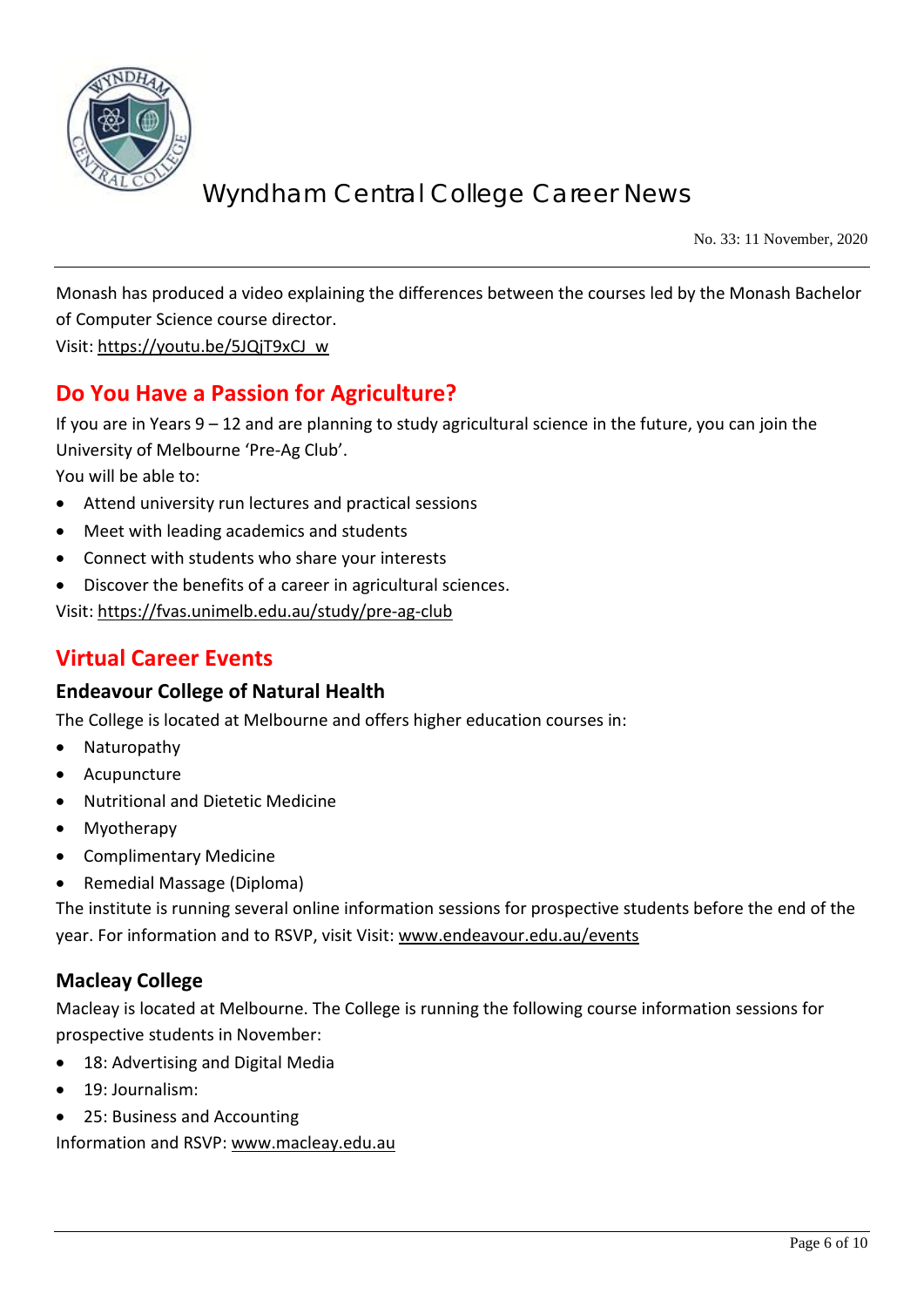

No. 33: 11 November, 2020

## **Academy of Interactive Entertainment (AIE)**

AIE is located at Melbourne and Canberra and offers courses in the following study areas:

- Game Art and Animation
- Game Programming
- Game Design and Production
- 3D Animation and VFX for Film
- Games and Virtual Worlds.

The Academy is running an open day for prospective students.

Date: Saturday 21 November

Information and RSVP:<https://aie.edu.au/>

## **Engineering & IT Showcase**

Watch the La Trobe University 2020 Engineering & IT Showcase on Wednesday 25 November and view the very best of student industry projects delivering solutions in partnership with industry and government agencies.

Information and RSVP:<https://engitshowcase.com/>

## **University vs Apprenticeship**

## **Riley Payne's Story**

University or apprenticeship? Degree or trade qualification? Both take roughly the same time to complete and are completely different styles of learning. If you enjoy hands on learning, gaining an income whilst gaining a qualification, and don't want to sit in a classroom each day, you should consider an apprenticeship.

Not only will you be debt free after 3 – 4 years, you will have a nationally recognised qualification, be able to work in your trade area anywhere in Australia and in most cases, be able go straight into full time paid employment in your industry.

Meet Riley Payne. He completed the VCE with a strong ATAR. He had planned to go to university to study engineering, but when he really analysed his passions and preferred learning style, he decided to pursue an apprenticeship.

"Originally, I was considering going to university to study Aerospace Engineering, as I am passionate about aviation and design. There are a few reasons why I opted to head down the trade pathway even after being accepted into my university course.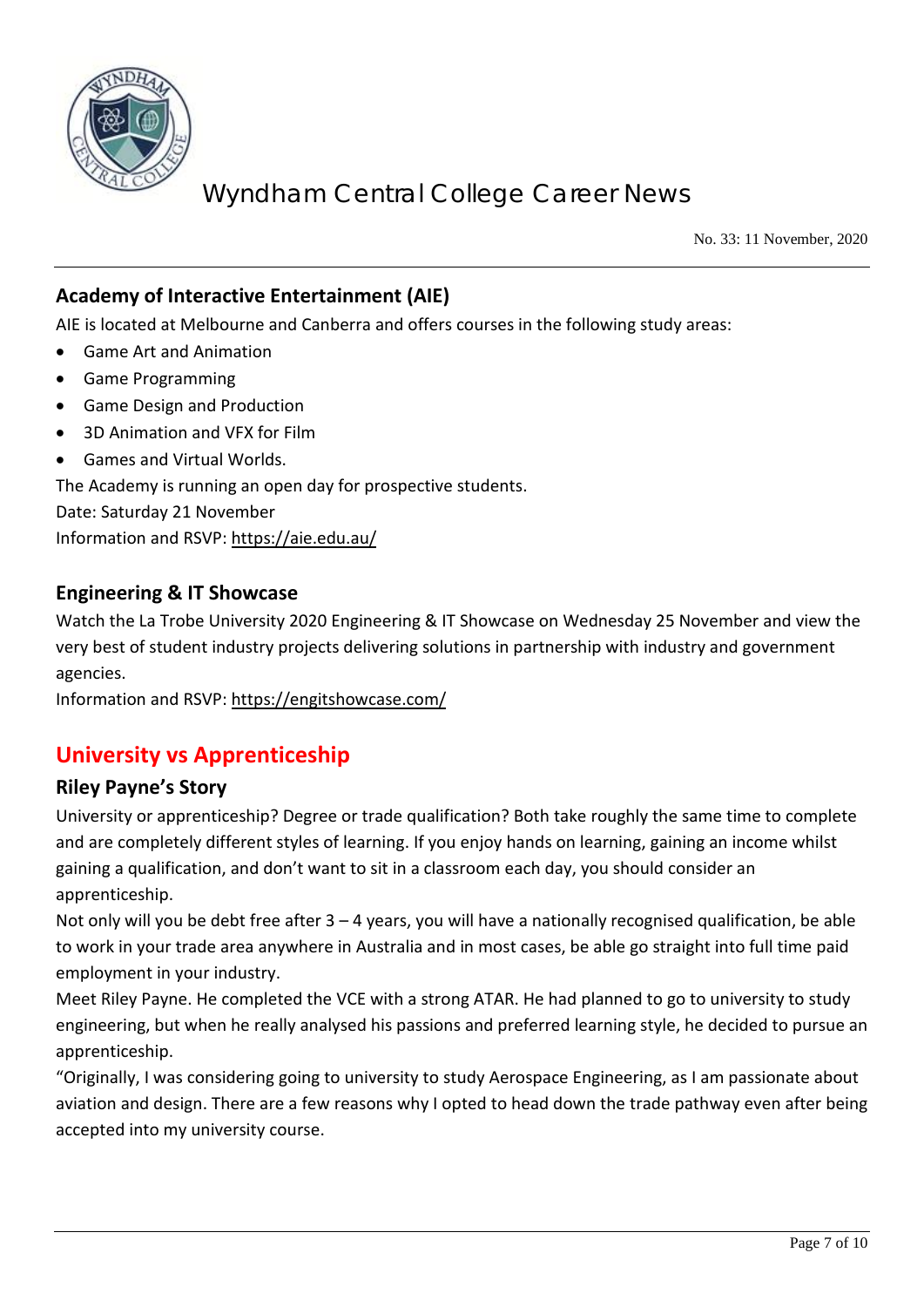

No. 33: 11 November, 2020

## **Learning Style**

I am a practical person and I love hands on learning, building construction etc. University would provide me with a great theoretical side to what I wanted to know, but it greatly lacked the hands-on learning style that I have found is most suited to me.

## **Time**

The university course that I was considering is a four-year course as most engineering courses are. Generally, apprenticeships have a similar duration of four years, however the accelerated apprenticeship initiative works on competency-based progression.

This means that if you can complete your TAFE and your employer deems you competent then you can theoretically accelerate through the apprenticeship much quicker than the standard four years. As I had a lot of practical experience growing up, I thought this could be very beneficial.

## **Money**

Although apprentice wages may be low initially, they quickly increase as your skills and apprenticeship status change. The possibility of earning money outside of work through your skills may also be an option for some apprentices. When comparing to a university course where you are paying to learn or acquiring a HECS debt, getting paid to learn even if it is a low rate is much more appealing.

Completing a trade gives you many more financial options and the possibility to invest if you are disciplined. Qualified tradespeople also have the opportunity to make quite reasonable yearly salaries in many instances.

## **Skilled Workers Shortage**

With an ageing workforce, skilled workers will be in high demand in the coming years. With more students than ever opting to head to university instead of taking on a trade it means that job availability should be good for the foreseeable future. This gives me some sense of security in knowing that I should be able to fall back on my trade if I have to.

## **Getting to Where I Wanted to Be**

As I mentioned at the start I am interested in aviation and design as well as many other mechanical subjects. University would have provided me with a set syllabus and strict requirements which would be fantastic for the specific jobs that it is designed for, however I wanted a more personalised pathway that would allow me to learn what I was truly interested in.

The fact that each year of university consists of roughly three months holidays may be enticing to some, but it seemed pointless to me and showed that the course could be completed in a far more condensed time frame.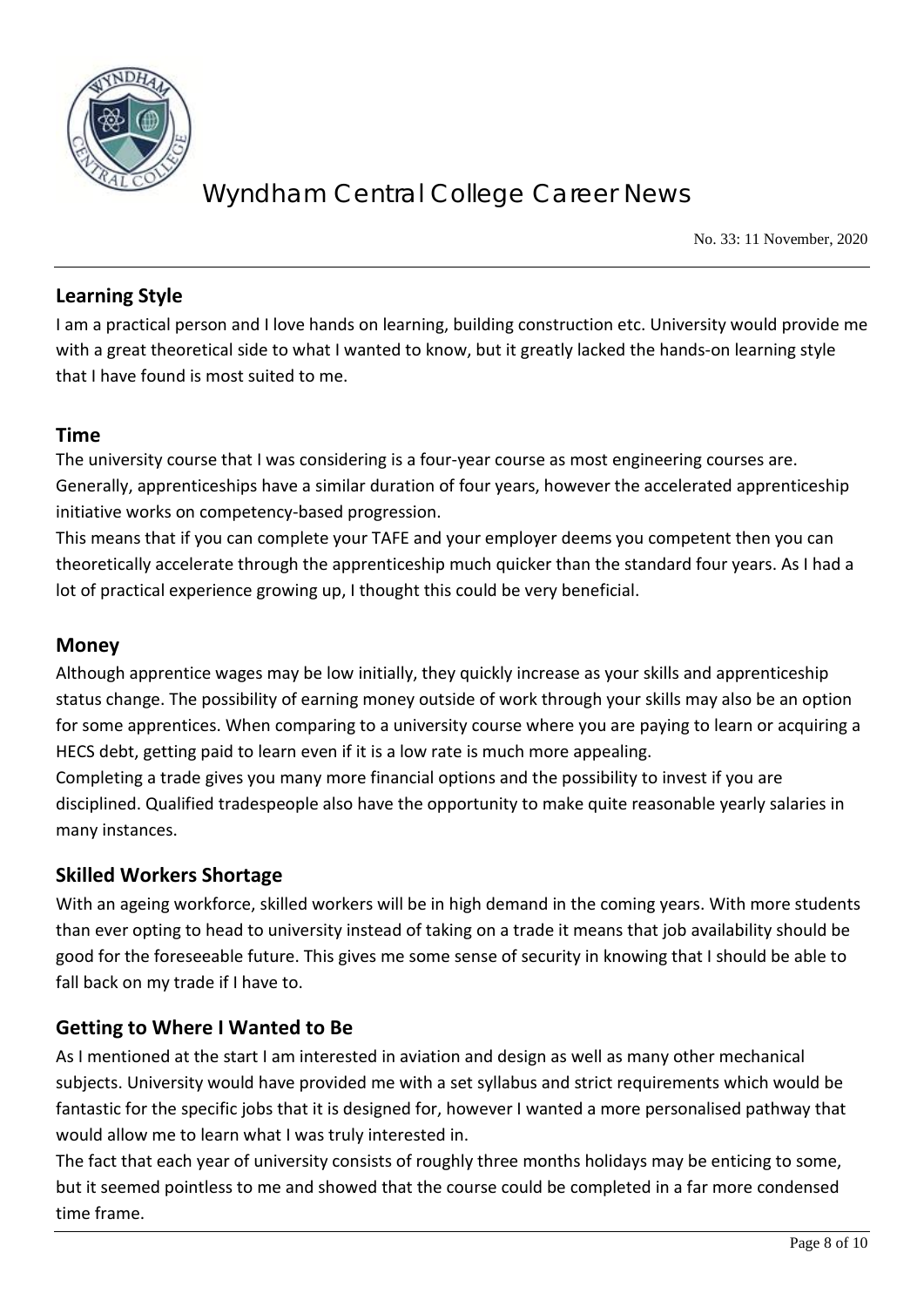

No. 33: 11 November, 2020

Basically, I decided that anything I couldn't learn through my apprenticeship I would be able to find the resources to self-teach meaning I was learning exactly what I wanted to."

## **Australian Apprenticeships Pathways**

This website contains fantastic resources for young people interested in pursuing a professional trade or traineeship. Some of the resources include:

- Job and training descriptions
- Career interest explorer
- Job pathway charts
- Information on apprenticeships and school-based apprenticeships
- Literacy and numeracy quizzes for different industries such as carpentry, plumbing, electrical, and hairdressing.

To explore the website, go to [www.aapathways.com.au](http://www.aapathways.com.au/)

## **Four (4) Steps to Finding an Apprenticeship or Traineeship**

Australian Apprenticeships Pathways has developed a fantastic 4-step process for students to follow when seeking an apprenticeship or traineeship.

Visit: [www.aapathways.com.au/job-hunting/steps](http://www.aapathways.com.au/job-hunting/steps)

## **Prepare for an Apprenticeship - What to do whilst you are still at school**

#### **Work Experience**

You can complete up to 40 days of work experience per year once you turn 15.

#### **Be Resourceful**

Speak to Mrs Karlovic - your career adviser - parents, teachers, family friends, people in industry, everyone! Get their advice, use their knowledge and make up your own mind.

#### **VCAL**

Consider studying the Victorian Certificate of Applied Learning (VCAL) and/ or a VET subject

#### **Subjects**

Find out what subjects you will need for your future trade i.e., Mathematics, Physics, Science.

#### **SBAT**

Consider starting a School Based Apprenticeship and Traineeship (SBAT) in an area of interest- this will cut the time it will take to complete your qualification once you leave school.